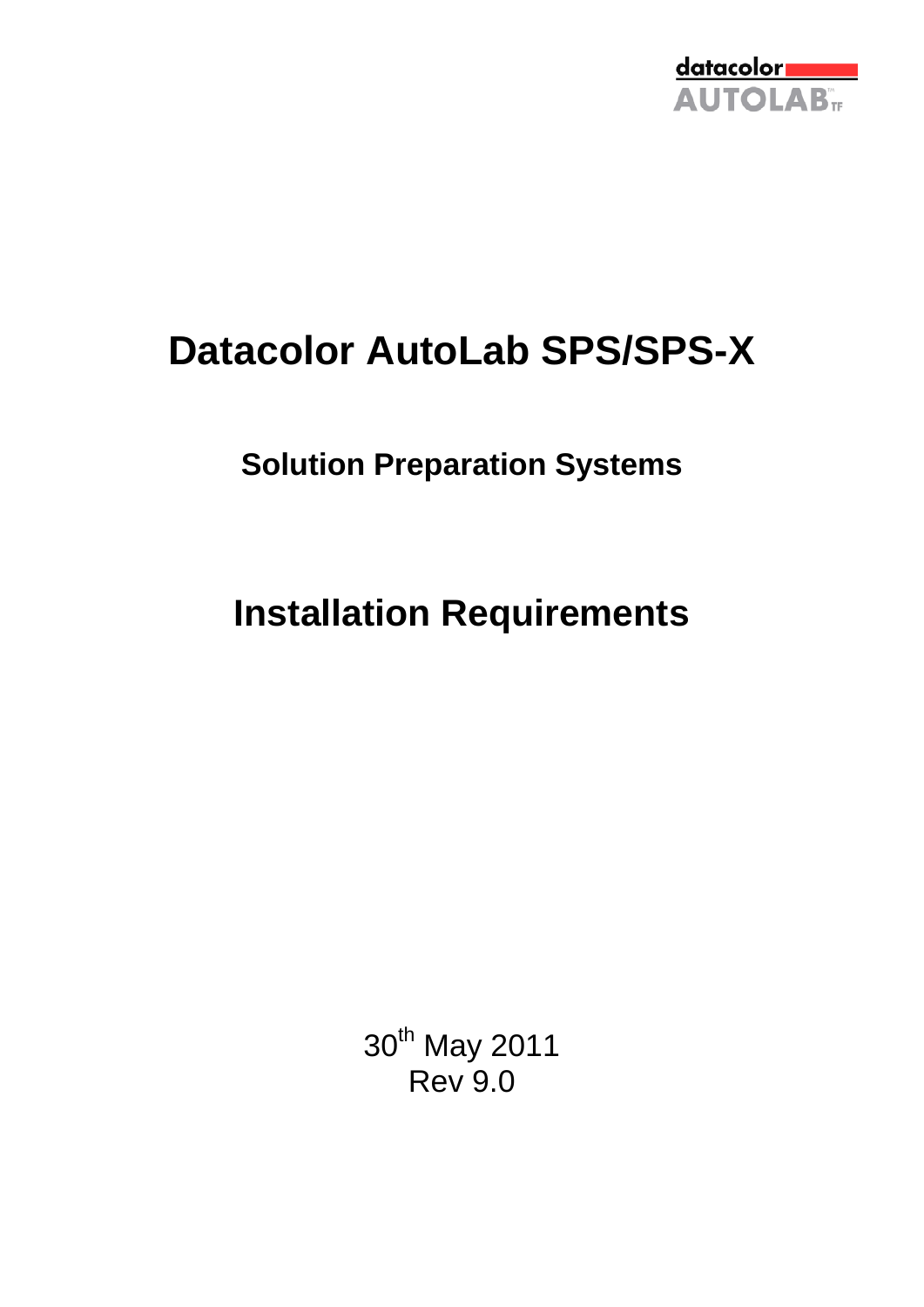## **Document revision update log**

Revision 3 Amended dimensions in table Amended diagrams with corrected dimensions

Revision 4 Added PC requirements for SPS

Rev 5 Changed diagrams

Rev 6 Addition of more info re PC requirements if customer supplies their own

Rev 7

Amended to keep revision numbers same as TF installation requirement document Computer memory minimum requirement amended

Rev 8 Dims of packed SPS/SPS-X changed

Rev 9

Updated PC Requirements to accommodate new V2.X software Updated power requirements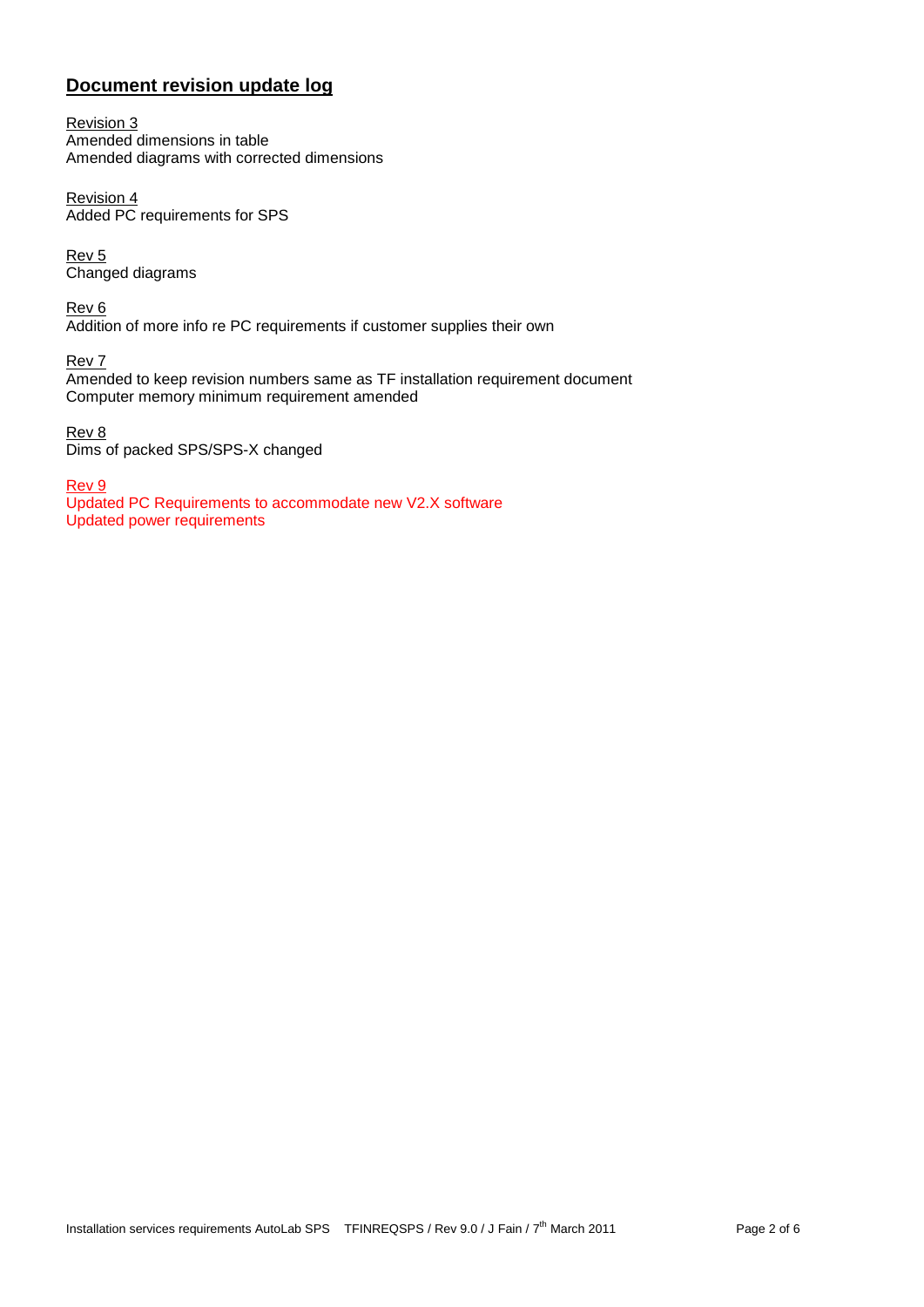## **Datacolor AutoLab SPS**

#### **Services Requirements**

#### **Dimensions**

|                                | AutoLab<br><b>SPS</b> | AutoLab<br>SPS-X |
|--------------------------------|-----------------------|------------------|
| Dimensions Width (mm)unpacked  | 600                   | 600              |
| Dimensions Depth (mm)unpacked  | 630                   | 630              |
| Dimensions Height (mm)unpacked | 1000                  | 1000             |
| Weight (kg) unpacked           | 100 kg                | 100 kg           |
| Dimensions Width (mm) packed   | 830                   | 920              |
| Dimensions Depth (mm) packed   | 1240                  | 1540             |
| Dimensions Height (mm)packed   | 1250                  | 1250             |
| Weight (kg) packed             | 190 kg                | 190 kg           |

#### **Environment**

The unit environment should be as follow:

- Room temperature should be stable within the limits of 18 to 26 degrees centigrade.
- Humidity should be within the range 40% to 80% RH.
- The unit should be installed in a relatively dust-free area, out of direct line of any air-conditioning airflow
- System should be positioned on a bench top with vibration free environment.

#### **Power**

| lProduct Name |                | AutoLab SPS AutoLab SPS-X |
|---------------|----------------|---------------------------|
| Power Wattage | <b>2.5 KVA</b> | <b>2.5 KVA</b>            |

Power 220 V, +/- 10 %, 50/60 Hz. Single phase, 3 wire (live, earth and neutral). 2.5 kW.

If the mains power line is prone to interruptions and failures a UPS should be installed.

Also if the mains source is not clean then a mains voltage regulator should be installed.

A separate fuse circuit with isolator for the solution maker should be provided.

Sockets for the computer and printer are required.

#### **Water Supply**

Mains Water pressure - 1 to 2 kg/cm² (13-26 psi)

A water filter is supplied with the system, which should be connected in-line to the water inlet of the system.

If the water pressure is substantially higher than 2 kg/cm², a water pressure regulator MUST be fitted in line before connecting to the water filter. The water filter is only rated for water pressures as stated above. If the water is supplied at a higher pressure, it may cause the water filter to break.

The mains water inlet should be connected to the inlet of the supplied water filter, which has a 1/2" connector, using a water pipe with inner diameter of 1/2". (1/2" is equivalent to approx 12.5mm).

The outlet of the water filter has a 1/2" diameter water pipe connection, which should be connected to the1/2" water inlet connector on the back of the SPS system, using a length of water pipe with 1/2" inner diameter. This water pipe is supplied with the system.

Jubilee clips are supplied to fix the water pipes to the connectors.

If the water contains a large amount of algae, dirt etc. a pre-filter should be added in addition to the water filter supplied (5 micron). If water is highly aerated, then a de-aeration unit should be installed.

#### **Drain**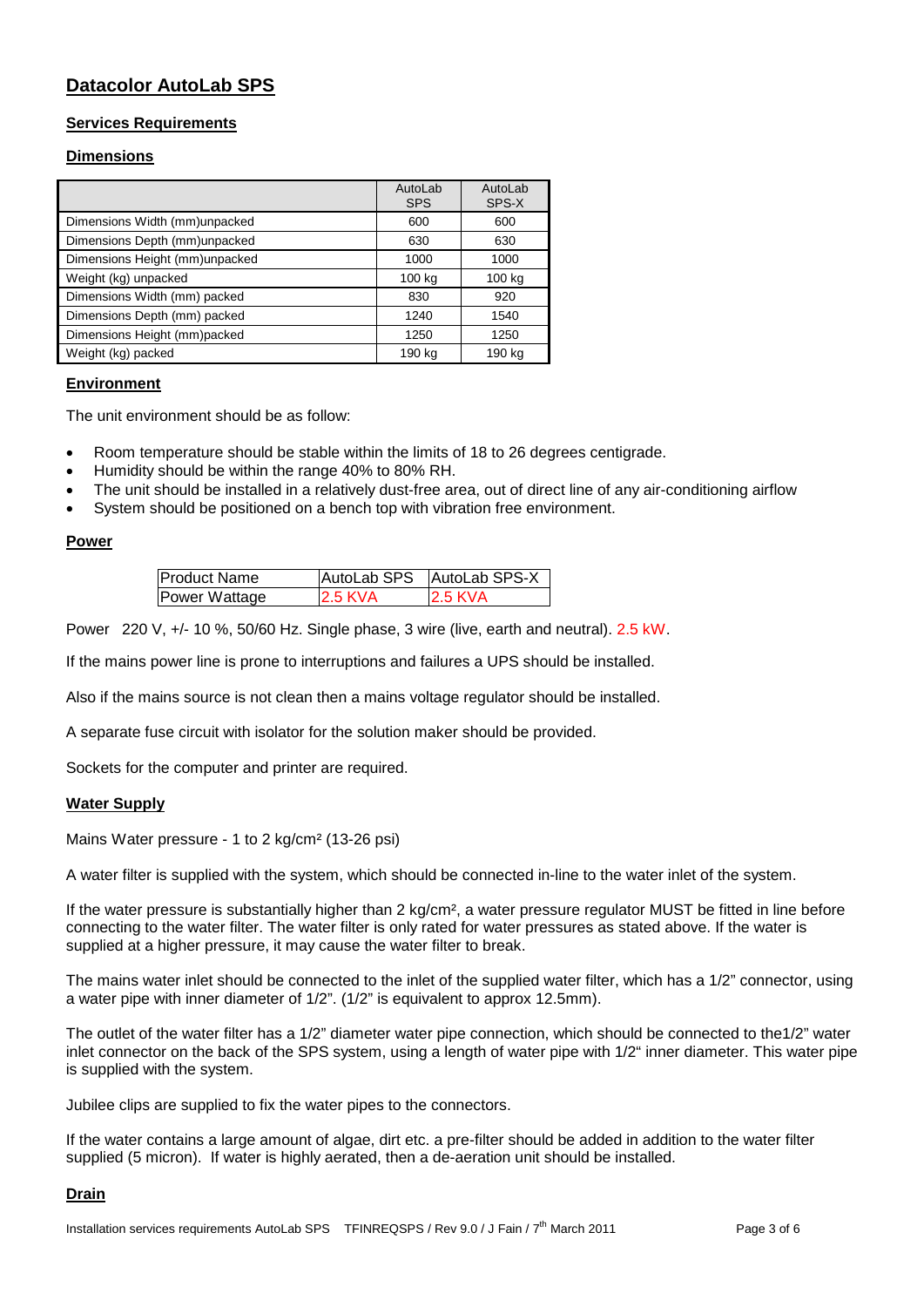Water drain has a 3/4" connector. A drain pipe of 3/4" inner diameter should be used to connect from the drain outlet on the back of the SPS system to the main drain in the laboratory. Jubilee clips are supplied to fix the drain pipe.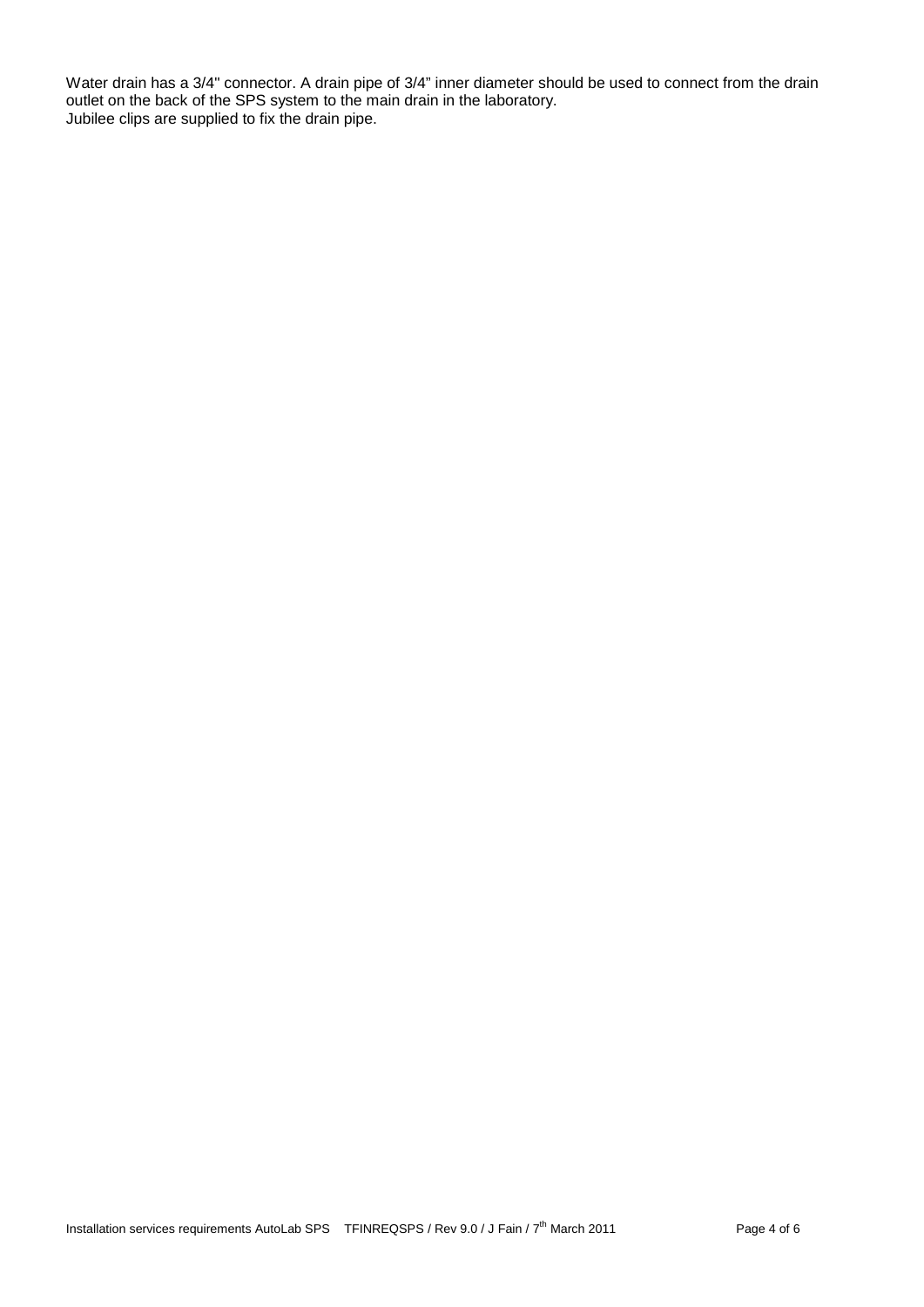## **PC requirements for AutoLab systems**

If PCs are to be purchased locally or supplied by the customer, the following is the minimum specification of PC required:

Intel(R) Celeron(R) processor 450 [2.2GHz, 512KB L2, 800MHz FSB] 2GB DDR3-800MHz SDRAM [1 DIMM] 17" colour monitor 40 GB Hard Drive 52X CD-ROM drive Network card Windows XP /SP3(must) , 32/64 bits Windows 7 ( 32/64 Bits) English PS/2 Keyboard Mouse

**1 RS232 Com ports required for PC for TF dispenser and SPS solution maker. If fabric weigh scale is required to connect to TF dispenser PC, then this PC requires 2 RS232 COM ports, instead of 1. No spare PCI or ISA slots required**

**PCs should also include network card/connectors and necessary cabling etc, to allow PCs to be networked together**

#### **Connection of dispensers and solution makers to PCs.**

One PC controls each AutoLab TF dispenser and SPS solution maker.

An RS-485 cable running between the PC and SPS is supplied with each system.

Standard length of cable is shown below:

Model **Standard cable length** 

AutoLab SPS all models 10 m